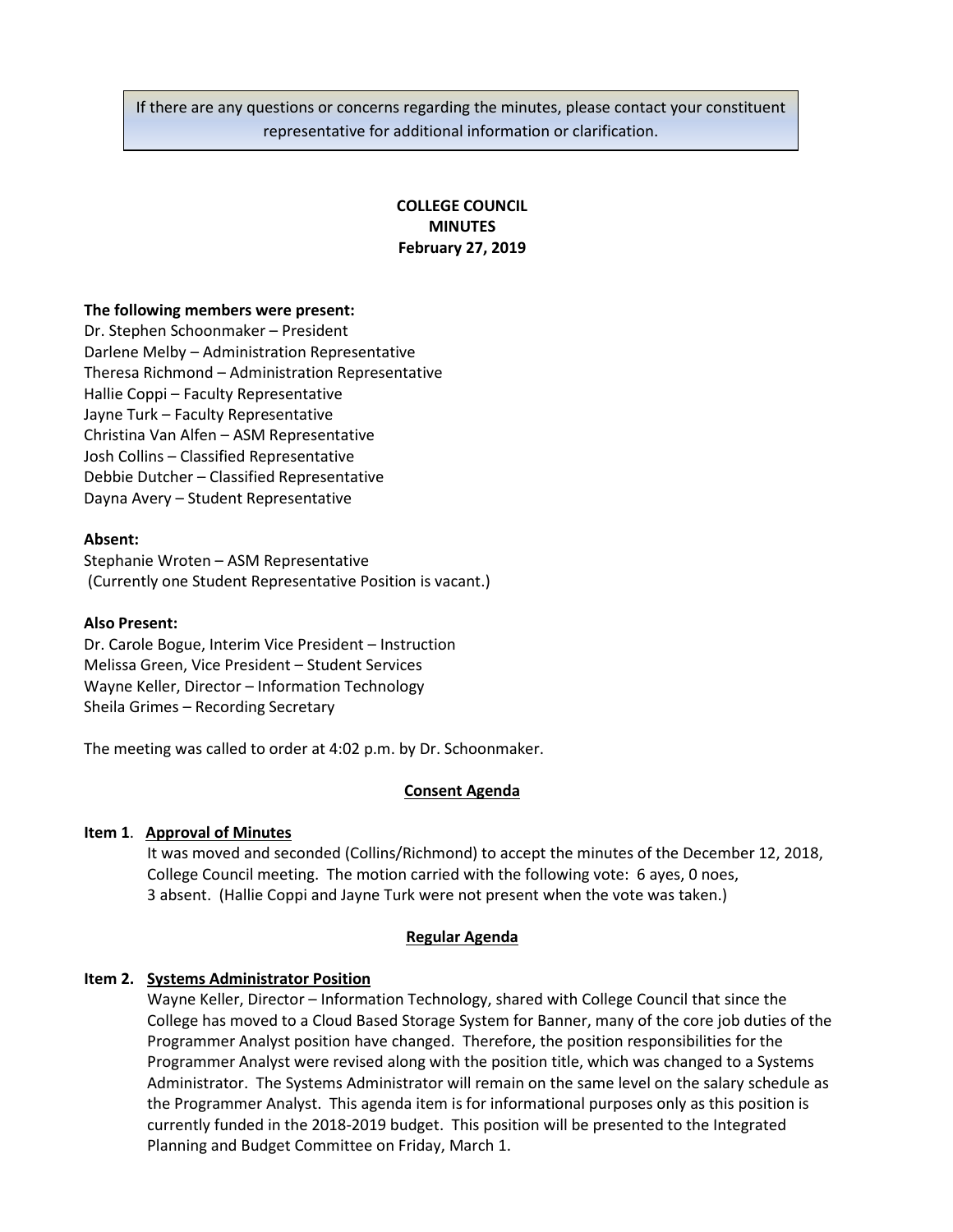*College Council Minutes – February 27, 2019 Regular Meeting Page 2 of 4*

### **Item 3. 2019-2020 Academic Calendar**

Dr. Carole Bogue presented the proposed 2019-2020 Academic Calendar. She noted that at the request of Mike Tischler one of the mandatory flex days was changed from Monday, December 16, 2019, to Wednesday, August 21, 2019. In order to show the completion of the 2019-2020 academic calendar, the first week of August 2020 will be added.

It was moved and seconded (Collins/Avery) to recommend approval of the 2019-2020 Academic Calendar with the addition of the first week of August 2020. The motion carried with the following vote: 8 ayes, 0 noes, 1 absent.

Dr. Schoonmaker would like the College to immediately begin implementing a four-year academic calendar to include the following years: 2018-2019, 2019-2020, 2020-2021, with a tentative 2021- 2022.

It was moved and seconded (Turk/Richmond) to recommend establishing an Academic Calendar Advisory Committee with the appropriate faculty including but not limited to head coaches and faculty from Career and Technical Education, as well as personnel from Food Services, Lodges, Human Resources, Associated Student Body, and other affected parties. The motion carried with the following vote: 8 ayes, 0 noes, 1 absent.

The Office of Instruction will be in charge of establishing the Academic Calendar Advisory Committee.

### **Item 4. Reminder – Review of BPs and APs – Chapter 3 – April 10**

It is the goal of College Council to review all of the following outstanding Chapter 3 Board Policies (BPs) and Administrative Procedures (APs) by Wednesday, April 10:

- BP 3520 Local Law Enforcement Student Services
- BP 3540 Sexual and Other Assaults of Campus Human Resources
- BP/AP 3560 Alcoholic Beverages Administrative Services
- BP/AP 3600 Auxiliary Organizations Administrative Services
- BP/AP 3715 Intellectual Property Instruction
- BP 3720 Computer and Network Use Administrative Services
- BP/AP 3750 Use of Copyrighted Material Instruction
- BP 3810 Claims Against the District Administrative Services
- AP 3820 Gifts Public Information Office
- AP 3900 Speech: Time, Place, & Manner Student Services

In the future as College Council reviews a BP or an AP, the language of the corresponding BP or AP will also be available for reference.

### **Item 5. Date Selection – College Council Yreka Meeting**

Discussion was held as to the date that College Council should travel to the Yreka Campus to hold their meeting. It was noted that the meeting would still be video conferenced to DLC 4 on the Weed Campus for those who are unable to travel.

It was moved and seconded (Van Alfen/Collins) to recommend holding a College Council meeting on Wednesday, May 8, at the Yreka Campus. The motion carried with the following vote: 6 ayes, 0 noes, 3 absent. (Hallie Coppi and Jayne Turk were not present when the vote was taken.)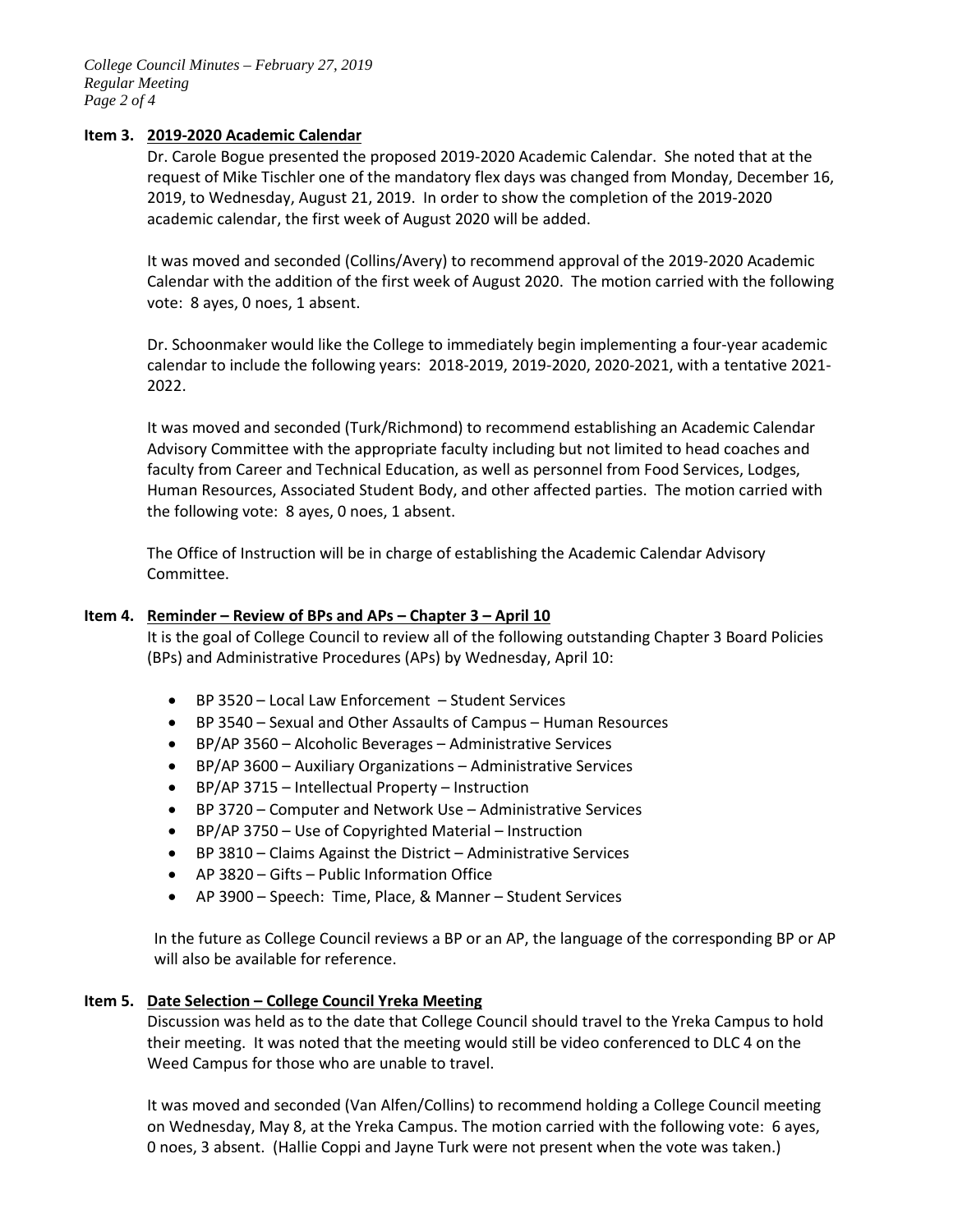*College Council Minutes – February 27, 2019 Regular Meeting Page 3 of 4*

### **Item 6. CQIP Team**

This agenda item is incorrectly titled, "CQIP Team." The correct title should be the Continuous Quality Improvement Committee (CQI). The charge of the CQI Committee is to assess the quality and standards necessary for the College and District to fulfill its mission, demonstrate optimal institutional effectiveness, and seek to continuously improve the quality of College and District operations. Dr. Schoonmaker distributed a draft document entitled, "College of the Siskiyous Institutional Effectiveness Model." This document was based upon an effectiveness model used by Richland Community College which was the first community college to win the National Malcolm Baldrige Quality Award. Dr. Schoonmaker would like College Council to serve as the CQI Committee.

## **Item 7. 2019-2020 Budget Assumptions/Budget Development Timeline**

Darlene Melby noted that the 2019-2020 Budget Assumptions and the Budget Development Timeline has been reviewed by the Integrated Planning and Budget Committee and they recommended approval. She stated that the 2019-2020 Budget Assumptions are driven by the Board of Trustee's goals for the current year as well as the Governor's proposed budget. Darlene provided College Council with an overview of these two documents.

It was moved and seconded (Collins/Avery) to recommend approval of the 2019-2020 Budget Assumptions/Budget Development Timeline. The motion carried with the following vote: 8 ayes, 0 noes, 1 absent.

It was moved and seconded (Van Alfen/Turk) to recommend approval to hold a joint meeting of College Council and the Integrated Planning and Budget Committee on Wednesday, May 15, at 4 p.m. in order to review the Tentative Budget for 2019-2020. The motion carried with the following vote: 8 ayes, 0 noes, 1 absent.

## **Item 8. My Navigator Signage**

Due to time constraints, this item was tabled until the next meeting.

### **Item 9. Automatic Lights**

Due to time constraints, this item was tabled until the next meeting.

### **Item 10. Student Email Policy Update**

Due to time constraints, this item was tabled until the next meeting.

### **Item 11. Cost Containment Ideas**

Due to time constraints, this item was tabled until the next meeting.

### **Item 12. Other**

Dr. Schoonmaker introduced Dayna Avery, College Council's new student representative for the spring semester. Unfortunately, due to a heavy course load for this semester, Emma Furman has resigned from College Council.

## **Future Agenda Items**

- *Review of BPs and APs – Chapter 3 – March 13*
- *Develop an internal evaluation*
- *Review of Administrative Procedure 2510 – March*
- *Governance Model - March*
- *Employee Compensation*